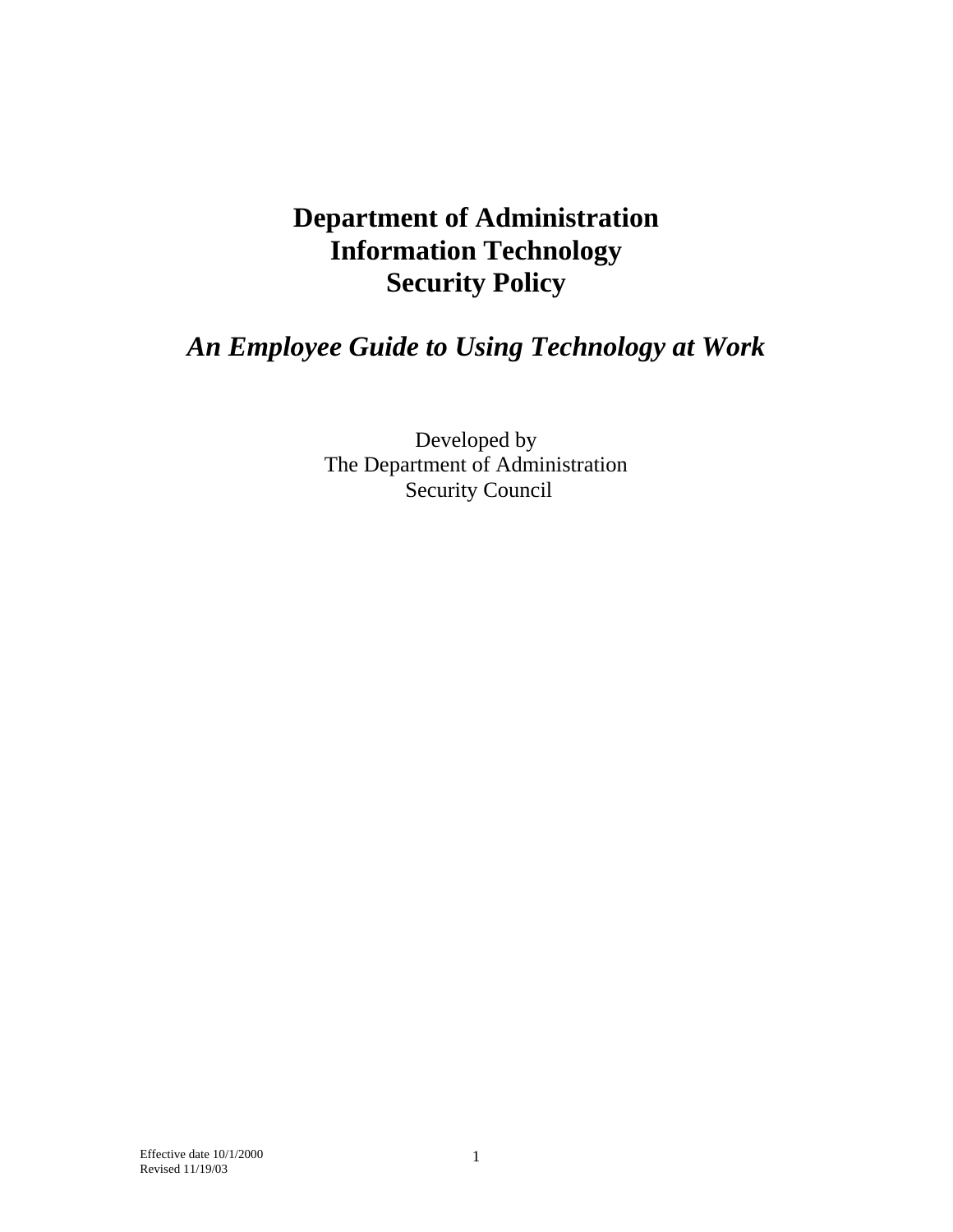# TABLE OF CONTENTS

- 1. Introduction
- 2. Your Responsibility
- 3. Security Incident Reporting

Appendix A: Department of Administration Security Council Members Appendix B: Security Acknowledgement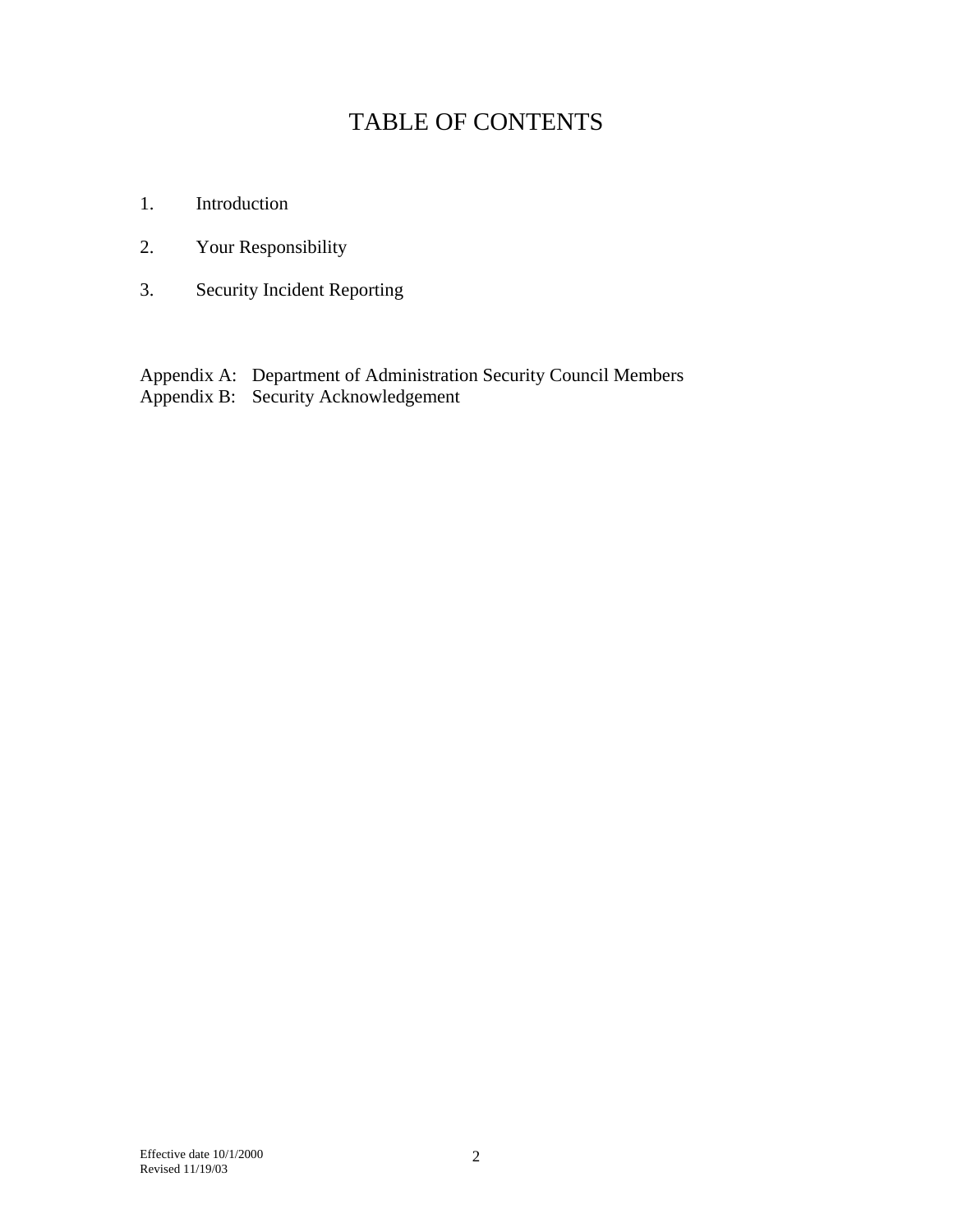#### **1. Introduction**

 The purpose of the Department of Administration *Information Technology Security Policy Guide for Employees* is to explain your role in protecting and supporting the information technology systems used in the Department of Administration.

 Information is a State of Kansas asset requiring protection equal to its value. Measures must be taken by each of us to protect information from unauthorized modification, destruction, or disclosure, whether accidental or intentional, as well as to assure its authenticity, integrity, availability and confidentiality.

# **A. The Department of Administration Security Council**

The Security Council is a group of employees representing all Divisions within the Department of Administration. Besides developing policy manuals, the Security Council reviews project plans that include information resources, responds to security concerns of employees and assists in the planning and implementation of security policies within the Department of Administration. In Appendix A you will find a list of Security Council members, their e-mail addresses and their phone numbers.

# **B. Security Acknowledgement Form**

A Security Acknowledgement Form is located in Appendix B of this document. You are responsible for following the policies contained in this document, signing this document and returning it to your supervisor. Since information technology changes quickly, the Security Council requires that you read this policy and sign the form annually.

# **2. Your Responsibility**

# **A. Security**

 When you use e-mail and the *Internet* at work you should be aware that these systems represent potentially significant security risks for the State of Kansas communications networks. While the Security Council believes that the state networks are basically secure from outside intrusion, you must follow responsible computing to protect the information and systems you use in your job.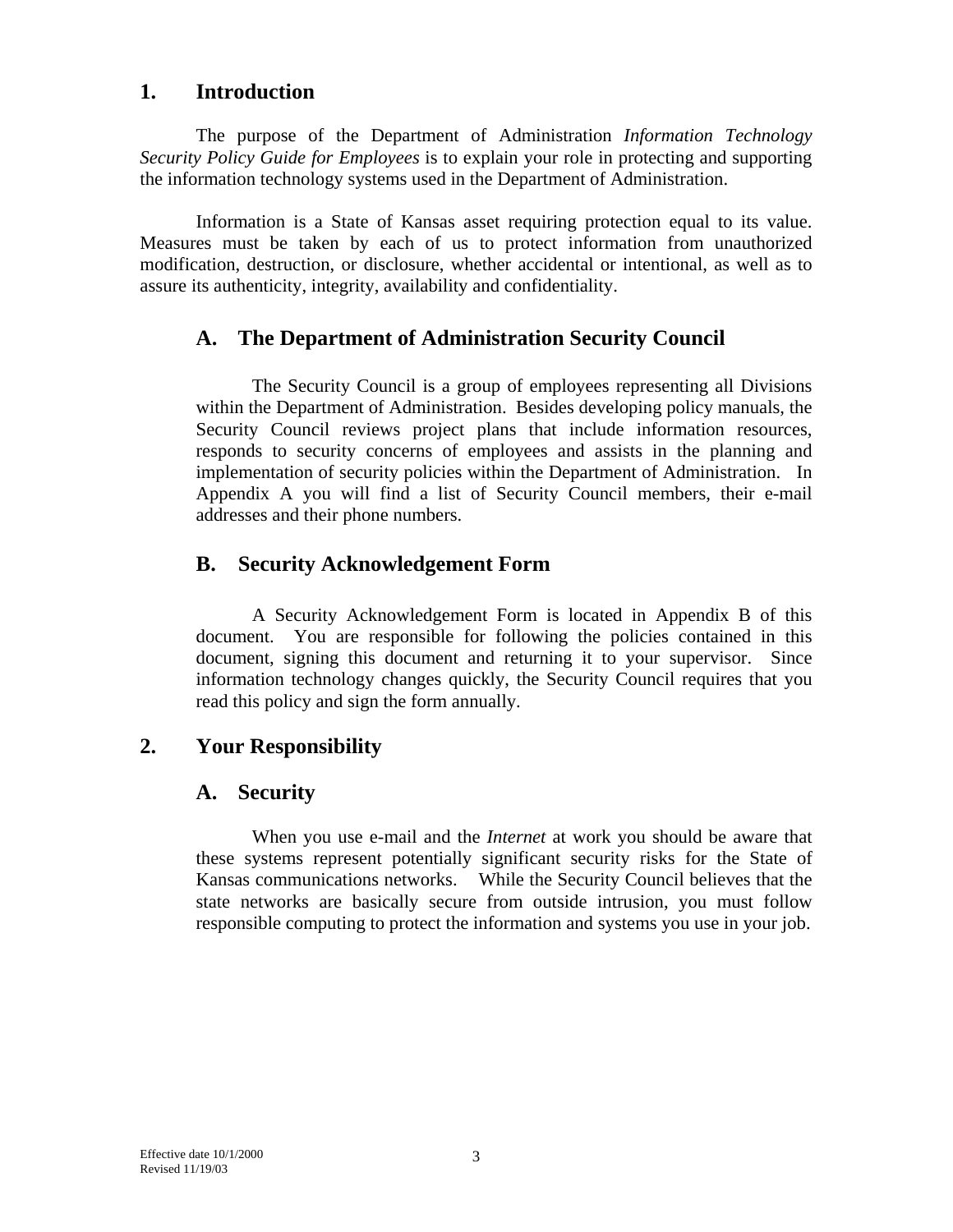One of the most serious dangers the State of Kansas network faces is from employees themselves. Employees have the advantage of having logons and passwords that the outside "hacker" does not have. If this information is shared with unauthorized users, or the employee uses the information to gain access to systems and information they are not authorized to use, they have placed the State of Kansas networks and information systems in serious danger.

 You may not use State of Kansas facilities and connections to make unauthorized connections to, break in to, or adversely affect the performance of other computer systems on the network. You should not "test the doors" or "probe" security mechanisms at either the Department of Administration or other Internet sites unless you have first obtained permission from the Department of Administration Security Council.

 You are also required to use all available methods to prevent unauthorized connections to State of Kansas networks. This includes taking such precautions as enabling approved virus protection software when connected to the *Internet* or receiving e-mails. This also includes prohibiting unauthorized people from accessing the State of Kansas systems through your user logon or password, using password protected screen savers when the work area is unsupervised and taking any other prudent security precautions.

 If you do suspect that sensitive information has been lost or intercepted by unauthorized parties you are required to notify your supervisor immediately.

#### **B. Privacy**

 The Department of Administration cannot guarantee the privacy of electronic communications for two reasons. First, electronic communications, especially e-mail and the *Internet* are not private by nature. Second, the Department of Administration routinely monitors some types of communications by employees that use E-mail and the *Internet*. While passwords protect confidentiality to some extent, e-mail and *Internet* messages and attachments can be read, altered or deleted by unknown parties without your permission. You should be aware that even when e-mail messages or *Internet* files are deleted or erased it is still possible to recreate the original message or file.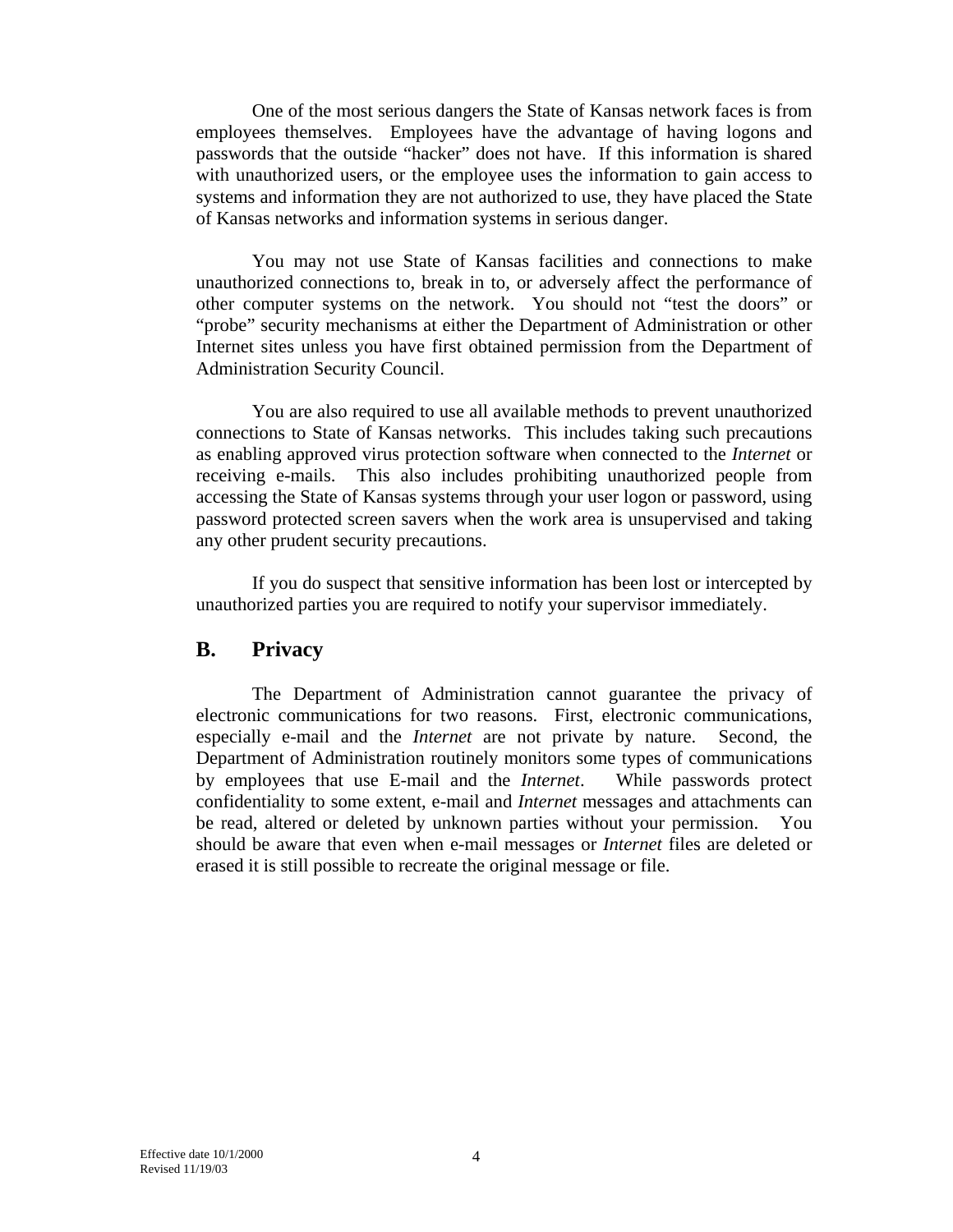### **C. E-mail and** *Internet* **Use:**

The following is the message displayed on your computer each day as you log on:

"WARNING: This technology is provided for official state business only. Inappropriate use (including, but not limited to the e-mail system and the Internet), may result in monitoring. Inappropriate use may result in the proposal of disciplinary action up to and including termination of employment in accordance with K.S. A. 78-2949(a)(3) and other appropriate statutes. System-wide checks will be conducted on a periodic basis to assure that pornographic sites are not being utilized. Internet/email activity of this highly inappropriate nature that is substantiated will result in the proposal of termination of employment.

# **D. Voice Mail Use**

 Voice mail is used to receive and retrieve messages when employees are unable to answer their telephones. The voice mail system provides security protection through the use of the user security codes; however, there is a potential for unauthorized message receiving or fraudulent calling.

 You can protect yourself from fraudulent use of voice mail by using good security codes and changing them often (at least every 30 days). You can also make sure your office notifies the voice mail administrator in DISC when a coworker leaves for another employer or agency.

#### **E. Passwords**

 Passwords are pre-stored combinations of characters used by the host computer to authenticate the identity of an individual user. Passwords are only effective if they remain confidential. Depending on the number of systems you use, you may have one or several passwords.

 When employees leave or transfer to another Division within the Department of Administration, their immediate supervisor should notify the technical liaison in their Division. The technical liaison will notify DISC Customer Support who will contact the security staff for all systems so they can remove or modify the security profile for that user.

 Most Department of Administration systems require that the user enter a password change every thirty days. For those systems that do not require a password change, users should change their password frequently. Some suggestions when creating passwords: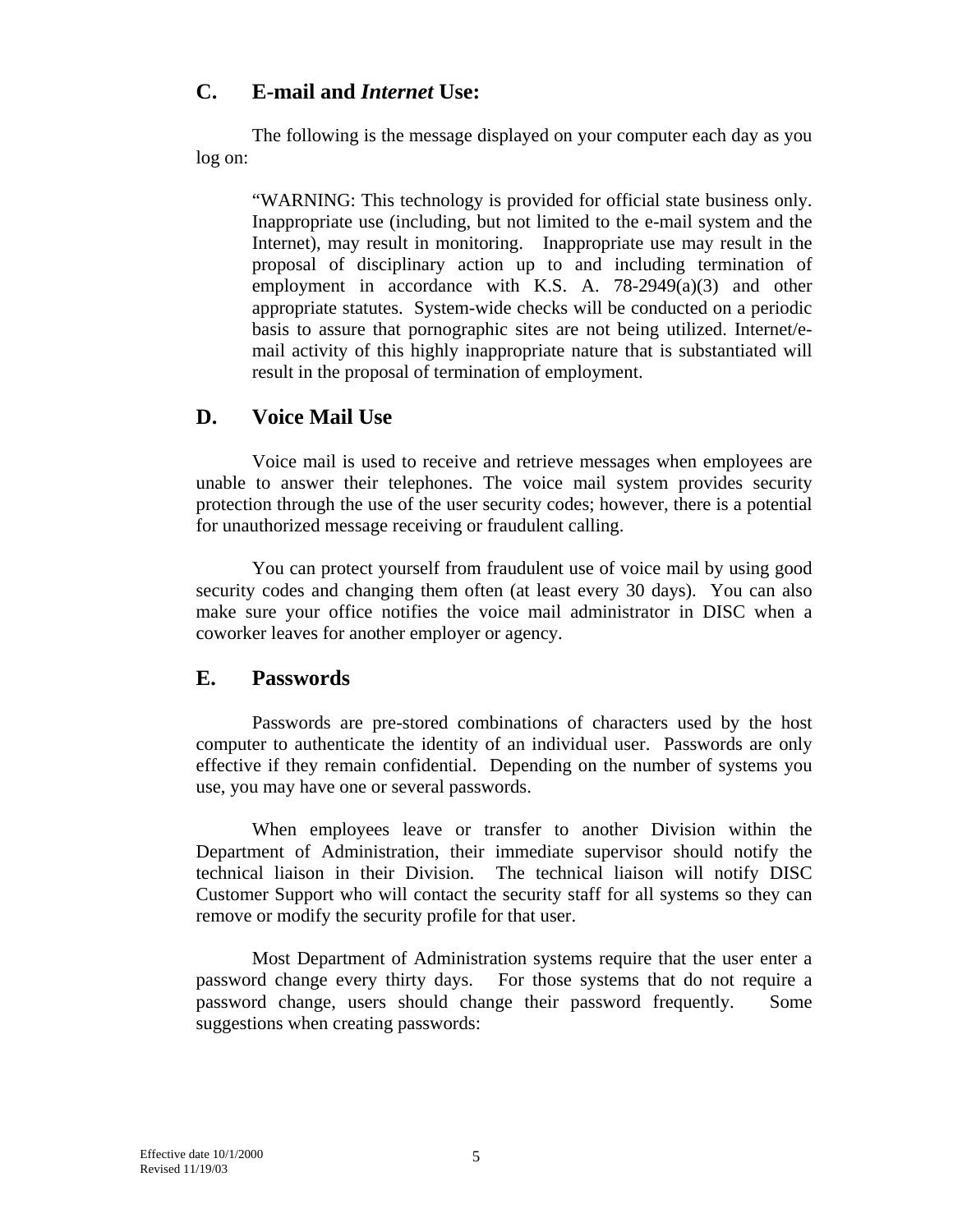**Don't** use names of persons, places or things that can be closely identified with you (i.e., your spouse's name, children's names or pets).

**Don't** use your userid as your password.

**Don't** share your password with anyone other than an authorized PC support staff member.

**Don't** write your password down and leave it in an obvious location.

**Do** use passwords with a minimum of eight characters and include at least one uppercase and one lowercase letter, one number, and one special character.

**Do** use passwords only once

**Do** change passwords frequently

### **F. Virus Protection Software**

 Virus protection software is installed on all Department of Administration personal computers connected to State of Kansas networks and should be enabled when you logon. If it is enabled, you'll see the icon for it on your toolbar. Virus protection software should never be disabled, since you may be receiving files anytime you use your e-mail or log on to the *Internet*. If you are a home PC user and bring files to work, make sure you are using updated virus protection software on your home PC as well.

# **G. Encryption**

 Encryption is the process of character substitution or transposition in a sequence determined by an encryption formula. Data encryption techniques are used to control access to information, protect the transaction, disguise data during transmission and verify or authenticate the users of the system.

 Do you need to encrypt the data you send? The answer may be yes, depending on what you are transmitting and how you are sending it. If you are sending your information across public networks (the *Internet* and external addresses in E-mail), then here are some questions you can ask to determine if your data should be encrypted: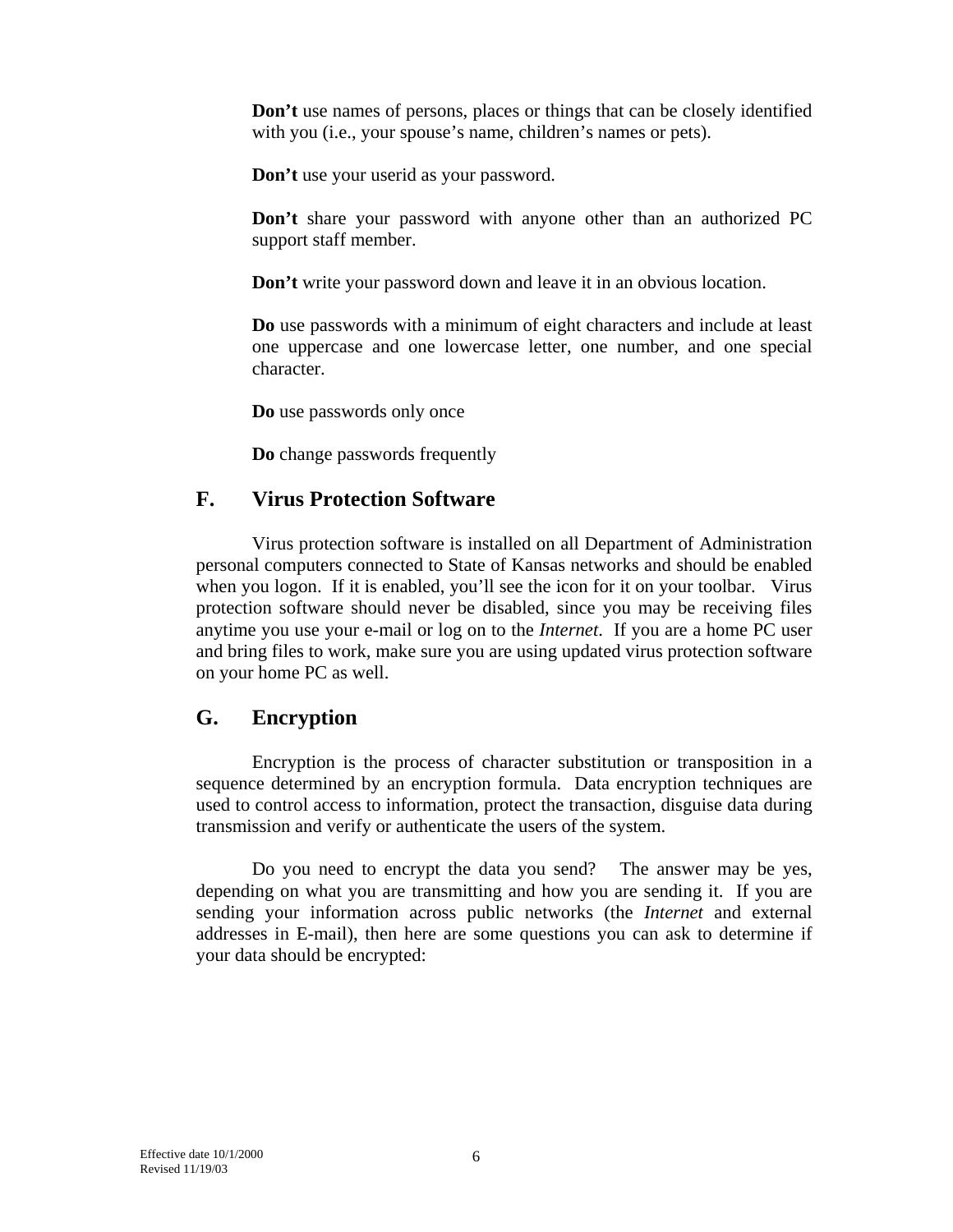Could interception of the information result in:

- Loss of state funds

- Violation of individual expectations of privacy
- Violation of state or federal law
- Civil liability for the agency
- Compromise any legal investigation
- Cause a loss of business to the affected party
- Give an undue advantage to one party in competitive business relations.

 If you need information on how to encrypt a file you are sending please contact DISC Customer Support. They can assist you.

# **H. Remote Access**

A few Department of Administration users have direct (other than *Internet*) dial-up access from home via a modem. This poses a high risk of possible intrusion to the State of Kansas network. State of Kansas networked systems should never be accessed without approval and authorization from the Department of Administration. Employees with direct dial access have a responsibility to protect State of Kansas networked systems with appropriate virus protection software installed on their home PC's and using only authorized procedures for dial-up. Any equipment (desktops, laptops, PDA's used for direct access to the network should not be used to attach to any other network. This means that you should not directly access the State network with any machine that is also used for direct access to an internet service provider. Home machines that have been used for direct access to both the State network and an internet service provider have been a common source of virus infection.

# **I. Software Installation and De-Installation**

 You may use Department of Administration approved software on your computer. All software must be owned or properly licensed to the Department of Administration.

 When computer equipment and software is de-installed and ready to be surplused, notify the technical liaison in your Division. They will purge the machine. You should also notify your inventory control officer to ensure that it is removed from the inventory.

# **J. How to Protect the Information You Have**

Like all communications conducted on behalf of the State of Kansas, you must use good judgement in *Internet* and e-mail use. Like any memo you write, each use of the *Internet* and each e-mail must be able to withstand public scrutiny without embarrassment to the Department of Administration or the State of Kansas.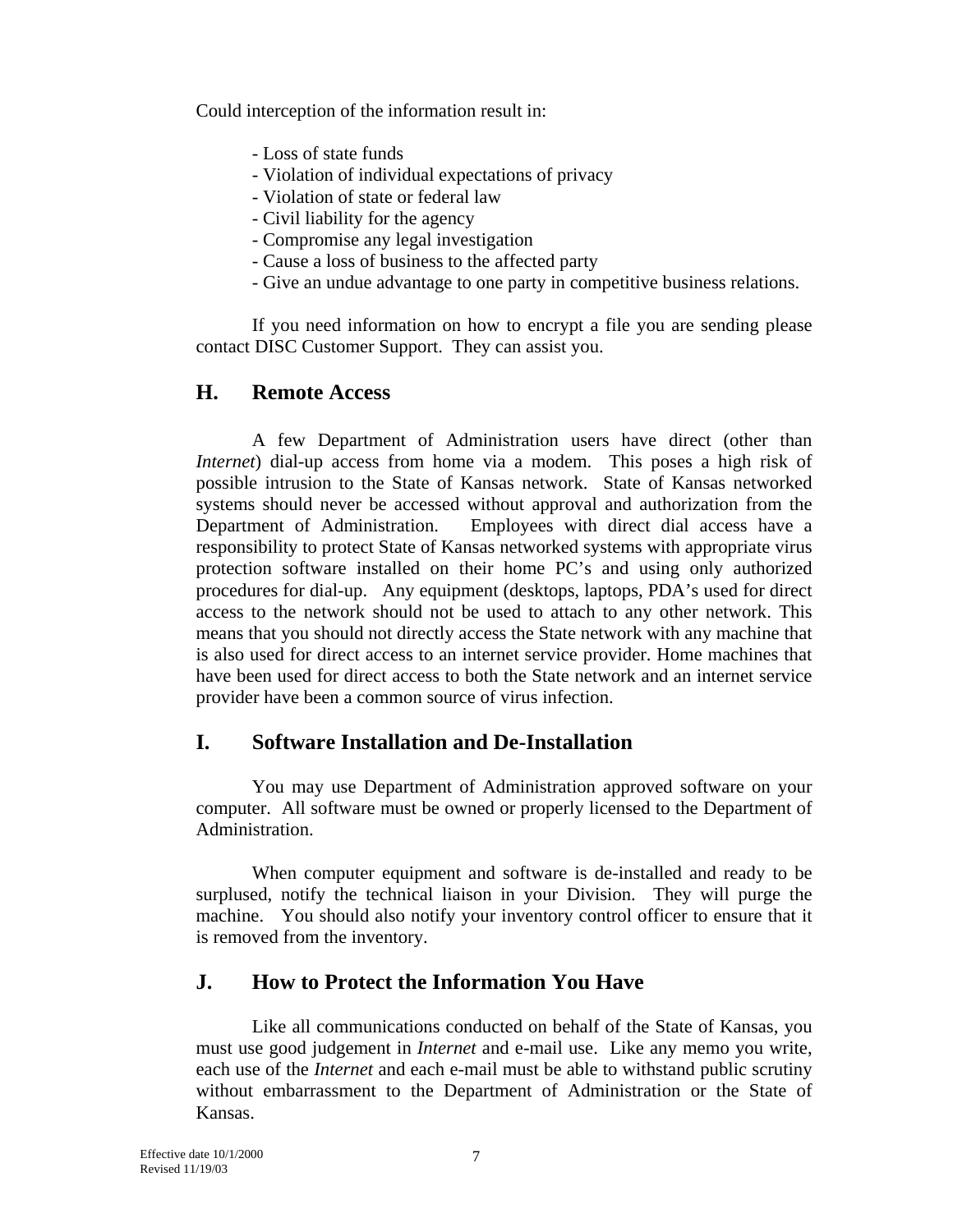Users should exercise good judgment in guarding the information they access. Just as you would not think of leaving valuables unattended in a public area, you must protect both the paper and electronic information in your office. This includes restricting physical access to computers, paper files, FAX machines and printers in your area, following guidelines on encrypting sensitive information, using a screen saver with a password protector and following the guidelines on password creation and use. Besides your computer and files, your printer and FAX machine may produce sensitive information. Make sure access is restricted to printers and FAX machines in your office and immediately remove any sensitive documents coming from a printer or FAX. If there are files in your office that contain confidential information, make sure they are kept locked and restrict access to that area.

 The information you work with should also be protected from accidental destruction. Store electronic information on Division servers rather than individual personal computers and make frequent backups or copies of important files and store in a secure location. It is a good practice to periodically make archival copies of your data to CD or DVD and remove infrequently accessed files from the servers to free up disk space.

#### **K. Attaching Equipment to the State Network**

Any user equipment, (whether State owned, vendor owned, or employee owned) that will be used to attach to the State network must be authorized by the Division management in which it will be used and approved by DISC Customer Support prior to attachment.

Equipment that is periodically attached to the network, including Personal Digital Assistants, (Blackberry, iPaq, MindSpring, etc.) must be updated for virus protection and security updates, as applicable, before it may be connected to the network. Contact DISC Customer Support to coordinate updates for this class of equipment.

#### **3. Security Incident Reporting**

 You must report any suspected breach of security to your immediate supervisor as soon as you discover it. Your supervisor is then required to notify the PC support staff in their Division and/or their Security Council representative. A breach of security might include computer fraud, a computer virus, or unauthorized access to State networks.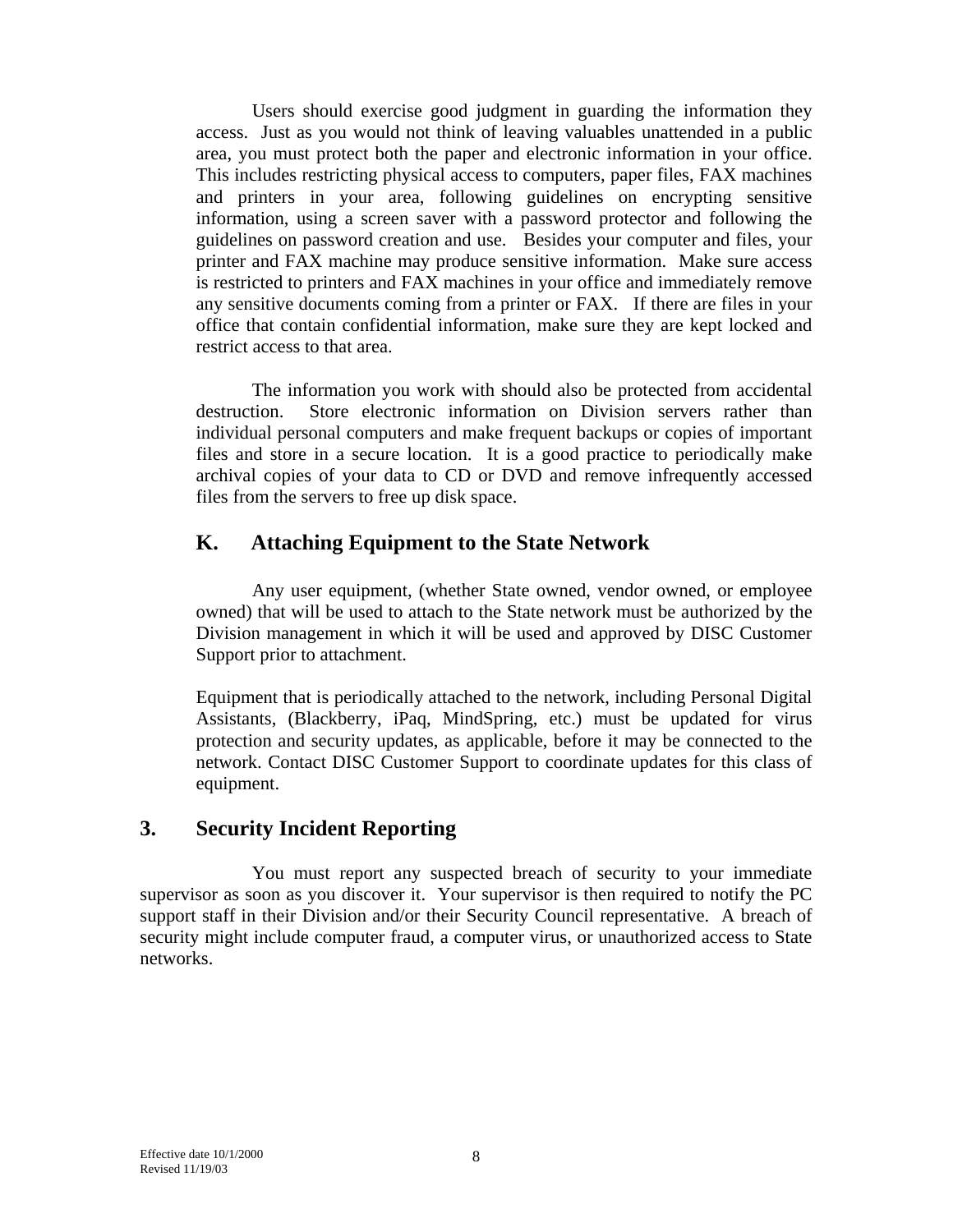# **Appendix A: Department of Administration Security Council Members**

| <b>DISC-BAS</b><br>morey.sullivan@da.state.ks.us          | Morey Sullivan        | 296-3343 |
|-----------------------------------------------------------|-----------------------|----------|
| <b>DISC-BIS</b><br>joe.hennes@da.state.ks.us              | Joe Hennes            | 296-3463 |
| <b>DISC-BOCS</b><br>jerry.merryman@da.state.ks.us         | Jerry Merryman, Chair | 296-0999 |
| DISC-BOT<br>dave.timpany@da.state.ks.us                   | Dave Timpany          | 296-6150 |
| <b>DISC-BDAS</b><br>tim.griffin@da.state.ks.us            | <b>Tim Griffin</b>    | 296-8565 |
| <b>DISCITS</b><br>duncan.friend@da.state.ks.us            | Duncan Friend         | 296-3463 |
| DISC-BOT<br>jim.logan@da.state.ks.us                      | Jim Logan             | 296-0292 |
| A&R<br>daryl.daniels@da.state.ks.us                       | Daryl Daniels         | 296-2930 |
| <b>DPS</b><br>jan.cavalieri@da.state.ks.us                | Jan Cavalieri         | 296-4743 |
| Div of Budget<br>jeff.arpin@da.state.ks.us                | Jeff Arpin            | 296-2436 |
| Div of Facilities Mgmt<br>kerry.ranabarger@da.state.ks.us | Kerry Ranabarger      | 296-1318 |
| D of A Hearings<br>john.mendoza@da.state.ks.us            | John Mendoza          | 296-2485 |
| D of A Legal<br>scott.gates@da.state.ks.us                | <b>Scott Gates</b>    | 296-6000 |